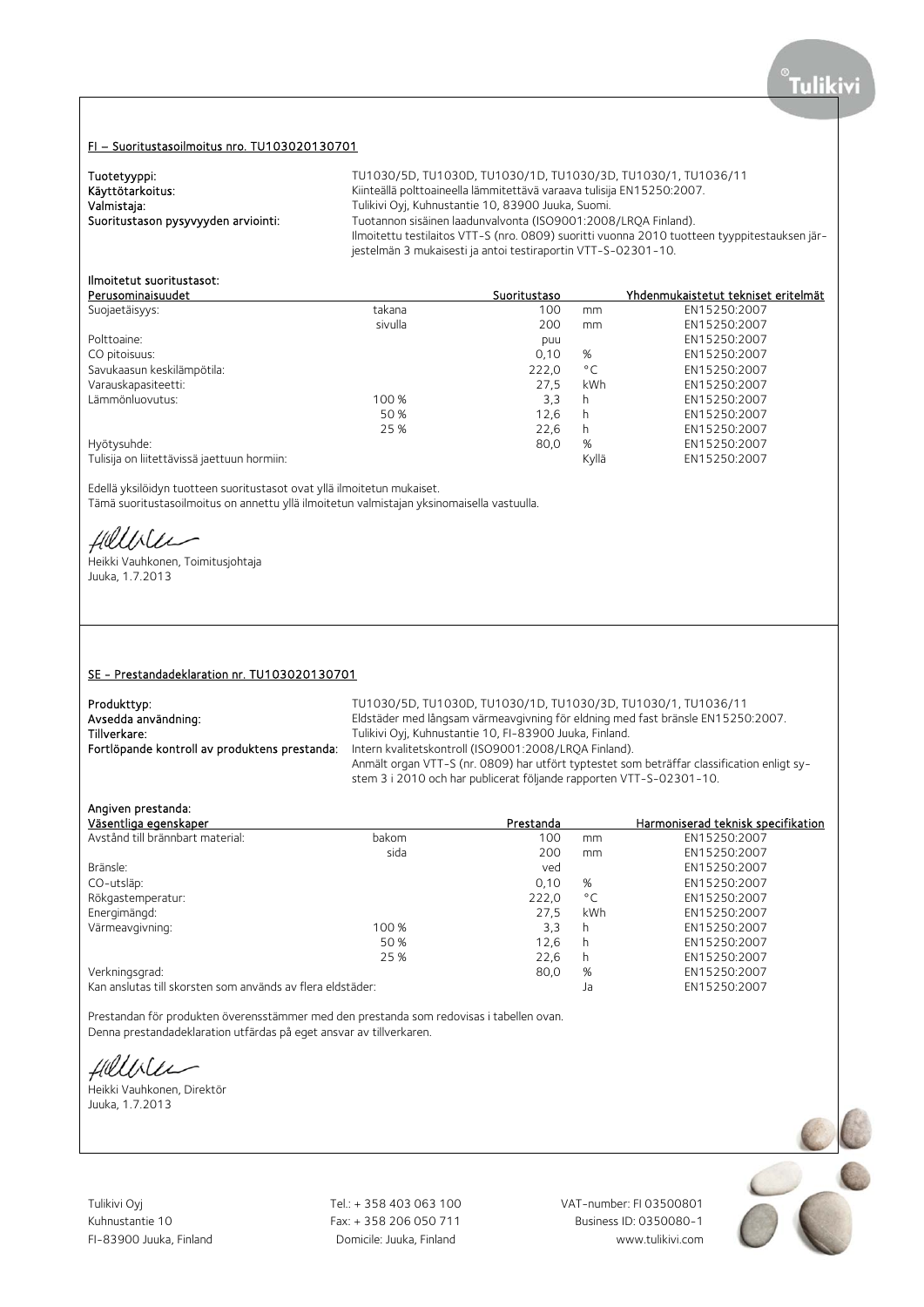#### EN - Declaration of Performance nr. TU103020130701

| Product type:                             | TU1030/5D, TU1030D, TU1030/1D, TU1030/3D, TU1030/1, TU1036/11                              |
|-------------------------------------------|--------------------------------------------------------------------------------------------|
| Intended use:                             | Slow heat release appliance fired by solid fuel EN15250:2007.                              |
| Manufacturer:                             | Tulikivi Oyj, Kuhnustantie 10, FI-83900 Juuka, Finland.                                    |
| Verification of constancy of performance: | Internal quality control (ISO9001:2008/LROA Finland).                                      |
|                                           | The notified laboratory VTT-S (nr. 0809) performed the determination of the product type   |
|                                           | on the basis of type testing under system 3 in the year 2010 and issued test report VTT-S- |
|                                           | $02301 - 10$                                                                               |

## Declared performance:

| <b>Essential Characteristics</b>                                |       | Performance |              | Harmonized technical specification |
|-----------------------------------------------------------------|-------|-------------|--------------|------------------------------------|
| Distance to combustible materials:                              | rear  | 100         | mm           | EN15250:2007                       |
|                                                                 | sides | 200         | mm           | EN15250:2007                       |
| Fuel types:                                                     |       | firewood    |              | EN15250:2007                       |
| CO emissions:                                                   |       | 0.10        | %            | EN15250:2007                       |
| Max. flue gas temperature:                                      |       | 222,0       | $^{\circ}$ C | EN15250:2007                       |
| Thermal storage capacity:                                       |       | 27.5        | kWh          | EN15250:2007                       |
| Heat output:                                                    | 100 % | 3,3         | h            | EN15250:2007                       |
|                                                                 | 50%   | 12.6        | h            | EN15250:2007                       |
|                                                                 | 25 %  | 22,6        | h            | EN15250:2007                       |
| Energy efficiency:                                              |       | 80,0        | %            | EN15250:2007                       |
| Connection of multiple fireplaces on shared flue pipe possible: |       |             | Yes          | EN15250:2007                       |

The performance of the product is in conformity with the above declared performance. This declaration of performance is issued under the sole responsibility of the manufacturer.

filliler

Heikki Vauhkonen, Managing Director Juuka, 1.7.2013

### DE – Leistungserklärung Nr. TU103020130701

| Produkttyp:                             | TU1030/5D, TU1030D, TU1030/1D, TU1030/3D, TU1030/1, TU1036/11                         |
|-----------------------------------------|---------------------------------------------------------------------------------------|
| Vorgesehener Verwendungszweck:          | Speicherfeuerstätte für feste Brennstoffe EN15250:2007.                               |
| Hersteller:                             | Tulikivi Oyi, Kuhnustantie 10, FI-83900 Juuka, Finnland.                              |
| Überprüfung der Leistungsbeständigkeit: | Interne Qualitätskontrolle (ISO9001:2008/LRQA Finnland).                              |
|                                         | Die notifizierte Stelle VTT-S (Nr. 0809) hat die Typprüfung nach dem System 3 im Jahr |
|                                         | 2010 durchgeführt und folgenden Testreport ausgestellt: VTT-S-02301-10.               |

# Erklärte Leistung:

| Wesentliche Merkmale                                       |          | Leistung  |              | Harmonisierte technische Spezifikation |
|------------------------------------------------------------|----------|-----------|--------------|----------------------------------------|
| Abstand zu brennbaren Bauteilen:                           | hinten   | 100       | mm           | EN15250:2007                           |
|                                                            | seitlich | 200       | mm           | EN15250:2007                           |
| Brennstoff:                                                |          | Brennholz |              | EN15250:2007                           |
| CO Emissionen:                                             |          | 0,10      | %            | EN15250:2007                           |
| Abgastemperatur:                                           |          | 222,0     | $^{\circ}$ C | EN15250:2007                           |
| Gespeicherte Energie:                                      |          | 27.5      | kWh          | EN15250:2007                           |
| Wärmeabgabe:                                               | 100 %    | 3,3       | h            | EN15250:2007                           |
|                                                            | 50 %     | 12,6      | h            | EN15250:2007                           |
|                                                            | 25 %     | 22,6      | h            | EN15250:2007                           |
| Wirkungsgrad:                                              |          | 80,0      | %            | EN15250:2007                           |
| Für Mehrfachbelegung auf gemeinsamen Schornstein geeignet: |          |           | Ja           | EN15250:2007                           |

Die Leistung des Produkts entspricht der oben erklärten Leistung. Verantwortlich für die Erstellung dieser Leistungserklärung ist allein der Hersteller.

fillble

Heikki Vauhkonen, Geschäftsleiter Juuka, 1.7.2013

Tulikivi Oyj Tel.: + 358 403 063 100 VAT-number: FI 03500801 Kuhnustantie 10 Fax: + 358 206 050 711

FI-83900 Juuka, Finland Domicile: Juuka, Finland www.tulikivi.com

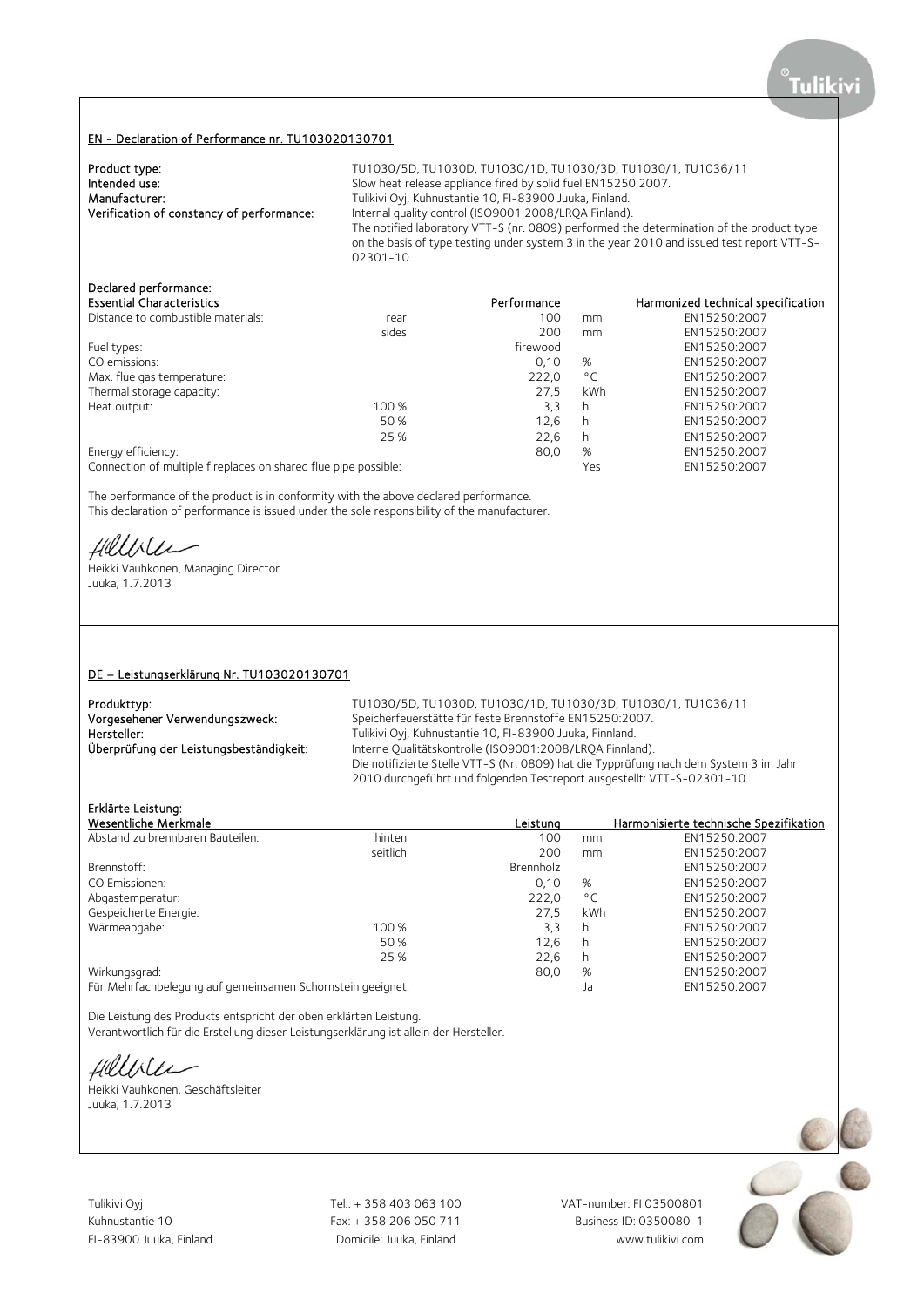#### FR - Déclaration des performances no. TU103020130701

| Type de produit:                             | TU1030/5D, TU1030D, TU1030/1D, TU1030/3D, TU1030/1, TU1036/11                                                                                                                                                                                                |
|----------------------------------------------|--------------------------------------------------------------------------------------------------------------------------------------------------------------------------------------------------------------------------------------------------------------|
| Usage prévu:                                 | Poêle-cheminée à accumulation de chaleur faisant appel à un combustible EN15250:2007.                                                                                                                                                                        |
| Fabricant:                                   | Tulikivi Oyj, Kuhnustantie 10, FI-83900 Juuka, Finlande.                                                                                                                                                                                                     |
| Evaluation de la stabilité des performances: | Contrôle de qualité interne (ISO9001:2008/LROA Finlande).<br>Le laboratoire d'essais notifié VTT-S (no. 0809) a effectué la détermination du produit type<br>sur la base d'essais de type système 3 en 2010 et a issu le rapport de test VTT-S-02301-<br>10. |

## Performances déclarées:

| Caractéristiques essentielles                   |         | <b>Performances</b> |              | Spécifications techniques harmonisées |
|-------------------------------------------------|---------|---------------------|--------------|---------------------------------------|
| Distance aux éléments structurels inflammables: | arrière | 100                 | mm           | EN15250:2007                          |
|                                                 | côtés   | 200                 | mm           | EN15250:2007                          |
| Combustible:                                    |         | bois                |              | EN15250:2007                          |
| Émissions de CO:                                |         | 0.10                | %            | EN15250:2007                          |
| Température des gaz évacués:                    |         | 222.0               | $^{\circ}$ C | EN15250:2007                          |
| Energie stockée:                                |         | 27.5                | kWh          | EN15250:2007                          |
| Restitution thermique:                          | 100 %   | 3,3                 | h            | EN15250:2007                          |
|                                                 | 50 %    | 12.6                | h            | EN15250:2007                          |
|                                                 | 25 %    | 22.6                | h            | EN15250:2007                          |
| Rendement:                                      |         | 80,0                | %            | EN15250:2007                          |
|                                                 |         |                     |              |                                       |

Raccordement possible à une cheminée s'utilisant pour plusieurs appareils de chauffage: Oui EN15250:2007

Les performances du produit sont conformes aux performances déclarées indiquées en haut. La présente déclaration des performances est établie sous la seule responsabilité du fabricant.

fillble

Heikki Vauhkonen, Directeur Général Juuka, 1.7.2013

#### NL - Prestatieverklaring nr. TU103020130701

Producttype: TU1030/5D, TU1030D, TU1030/1D, TU1030/3D, TU1030/1D, TU1030/1D, TU1030/1, TU1036/11<br>Beoogd gebruik: Subsetime and the Accumulerende toestelle gestookt met vaste brandstof EN15250:2007. Beoogd gebruik: <br>Accumulerende toestelle gestookt met vaste brandstof EN15250:2007.<br>Fabrikant: Tulikivi Oyi, Kuhnustantie 10, FI-83900 Juuka, Finland. Fabrikant: Tulikivi Oyj, Kuhnustantie 10, FI-83900 Juuka, Finland.<br>1. Tulikivi Oyj, Kuhnustantie 10, FI-83900 Juuka, Finland. Verificatie van de prestatiebestendigheid: Interne Interne kwaliteitscontrole (ISO9001:2008/LROA Finland). De genotificeerde testlaboratorium VTT-S (nr. 0809) heeft de typetest uitgevoerd op basis van testen uitgevoerd volgens systeem 3 in 2010 met testverslag VTT-S-02301-10 als resultaat.

### Aangegeven prestatie:

| Essentiële kenmerken                    |            | Prestaties |               | Geharmoniseerde technische specificatie |
|-----------------------------------------|------------|------------|---------------|-----------------------------------------|
| Afstand tot brandbare constructiedelen: | achterkant | 100        | mm            | EN15250:2007                            |
|                                         | zijkant    | 200        | <sub>mm</sub> | EN15250:2007                            |
| Brandstof:                              |            | hout       |               | EN15250:2007                            |
| CO-emissies:                            |            | 0.10       | %             | EN15250:2007                            |
| Rookgastemperatuur:                     |            | 222,0      | $^{\circ}$ C  | EN15250:2007                            |
| Hoeveelheid energie:                    |            | 27,5       | kWh           | EN15250:2007                            |
| Warmteafgifte:                          | 100 %      | 3.3        | h             | EN15250:2007                            |
|                                         | 50 %       | 12.6       | h             | EN15250:2007                            |
|                                         | 25 %       | 22.6       | h             | EN15250:2007                            |
| Rendement:                              |            | 80.0       | %             | EN15250:2007                            |
|                                         |            |            |               |                                         |

Kan worden aangesloten op een door meerdere verwarmingstoestellen gebruikt rookkanaal: Ja EN15250:2007

De prestaties van het product voldoen aan de hierboven vermelde prestatieverklaringen.

Deze prestatieverklaring is verstrekt onder de exclusieve verantwoordelijkheid van de fabrikant.

Hillbler

Heikki Vauhkonen, Directeur Juuka, 1.7.2013

Tulikivi Oyj Tel.: + 358 403 063 100 VAT-number: FI 03500801

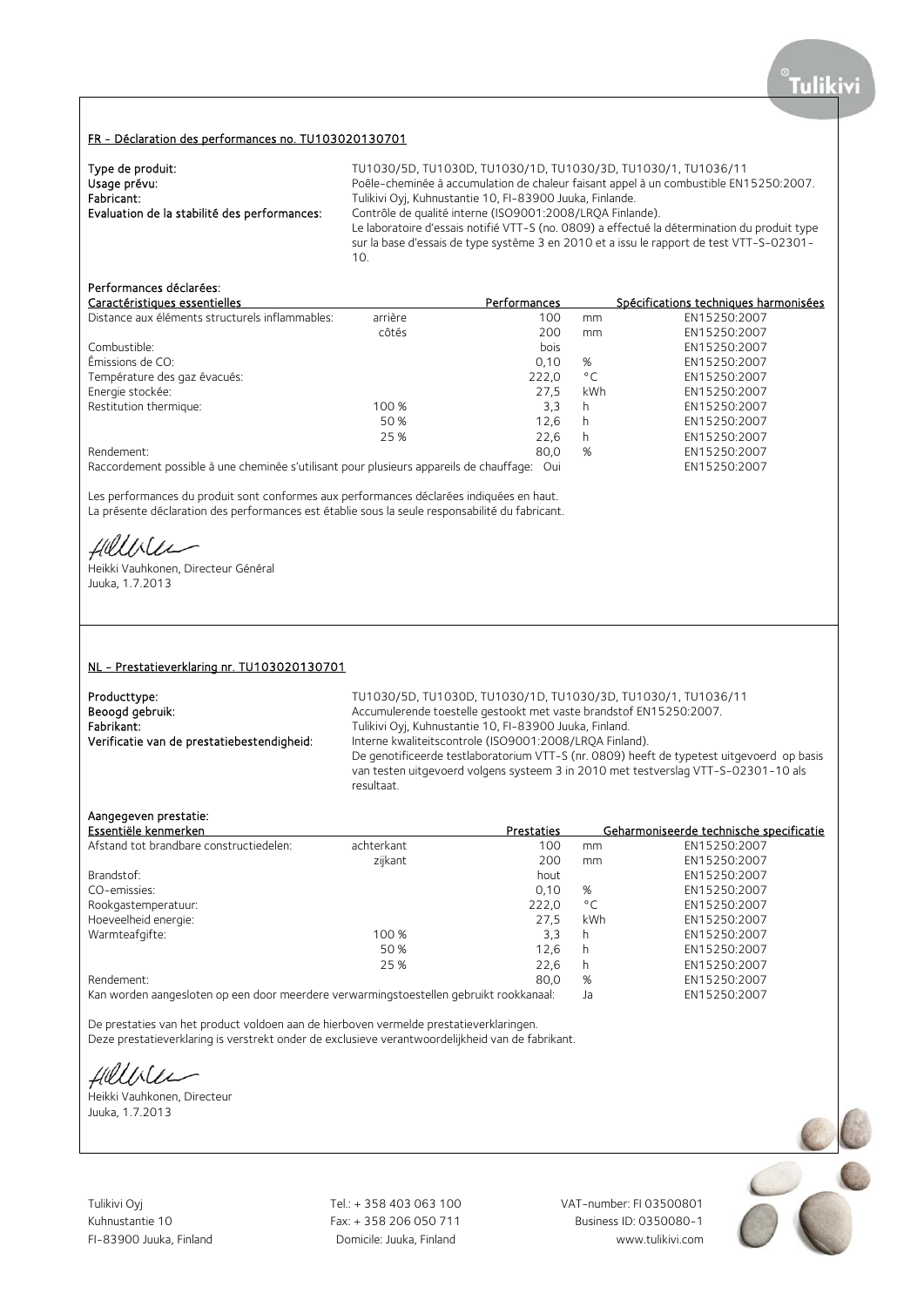## IT - Dichiarazione di prestazione nro. TU103020130701

| Prodotto - tipo:                                | TU1030/5D, TU1030D, TU1030/1D, TU1030/3D, TU1030/1, TU1036/11                                |
|-------------------------------------------------|----------------------------------------------------------------------------------------------|
| Uso previsto:                                   | Apparecchi domestici a lento rilascio di calore alimentati a combustibili EN15250:2007.      |
| Fabbricante:                                    | Tulikivi Oyj, Kuhnustantie 10, FI-83900 Juuka, Finlandia.                                    |
| Verificazione della costanza della prestazione: | Controllo di qualità interno (ISO9001:2008/LROA Finlandia).                                  |
|                                                 | L'organismo notificato VTT-S (nro. 0809) ha effettuato le prove di tipo secondo il sistema 3 |
|                                                 | nel 2010 e ha rilasciato la seguente rapporto di prova: VTT-S-02301-10.                      |

# Prestazione dichiarata:

| Caratteristiche essenziali                                                                         |       | Prestazione |              | Documento di riferimento |
|----------------------------------------------------------------------------------------------------|-------|-------------|--------------|--------------------------|
| Distanza dei materiali infiammabili:                                                               | retro | 100         | mm           | EN15250:2007             |
|                                                                                                    | lato  | 200         | mm           | EN15250:2007             |
| Combustibile:                                                                                      |       | legna       |              | EN15250:2007             |
| Emissioni CO:                                                                                      |       | 0.10        | %            | EN15250:2007             |
| Temperatura dei gas in uscita:                                                                     |       | 222,0       | $^{\circ}$ C | EN15250:2007             |
| Energia accumulata:                                                                                |       | 27.5        | kWh          | EN15250:2007             |
| Rilascio del calore:                                                                               | 100%  | 3.3         | h            | EN15250:2007             |
|                                                                                                    | 50%   | 12.6        | h            | EN15250:2007             |
|                                                                                                    | 25%   | 22.6        | h            | EN15250:2007             |
| Rendimento:                                                                                        |       | 80.0        | %            | EN15250:2007             |
| Adatta para casare collegeta e una capaç fumaria utilizzata da vari appareccio i di riccaldamento: |       |             | $\mathsf{C}$ | FMAE 2E0.2007            |

Adatta per essere collegata a una canna fumaria utilizzata da vari apparecchi di riscaldamento: Si EN15250:2007

La prestazione del prodotto conforme alla prestazione dichiarata sopra.

Si rilascia la presente dichiarazione di prestazione sotto la responsabilità esclusiva del fabbricante.

Hillble

Heikki Vauhkonen, Direttore Juuka, 1.7.2013

### ET - Toimivusdeklaratsioon nr. TU103020130701

| Tootetüüp:                                | TU1030/5D, TU1030D, TU1030/1D, TU1030/3D, TU1030/1, TU1036/11                           |
|-------------------------------------------|-----------------------------------------------------------------------------------------|
| Ettenähtud kasutusotstarve:               | Tahke kütusega köetav soojustsalvestav küttekolle EN15250:2007.                         |
| Tootja:                                   | Tulikivi Oyj, Kuhnustantie 10, FI-83900 Juuka, Soome.                                   |
| Toimivuse püsivuse kontrollimise süsteem: | Sisemine kvaliteedikontroll (ISO9001:2008/LROA Soome).                                  |
|                                           | Teavitatud asutus VTT-S (nr. 0809) on juhatanud tüübihindamine pärast süsteemi 3 aastal |
|                                           | 2010 a on välja andnud järgmise testraporti VTT-S-02301-10.                             |
|                                           |                                                                                         |

## Deklareeritud toimivus:

|                                                                      |       |                  | <u>Ühtlustatud tehniline kirieldus</u> |
|----------------------------------------------------------------------|-------|------------------|----------------------------------------|
| taga                                                                 | 100   | mm               | EN15250:2007                           |
| kõrval                                                               | 200   | mm               | EN15250:2007                           |
|                                                                      | puu   |                  | EN15250:2007                           |
|                                                                      | 0,10  | %                | EN15250:2007                           |
|                                                                      | 222,0 | $^{\circ}$ C     | EN15250:2007                           |
|                                                                      | 27.5  | kWh              | EN15250:2007                           |
| 100%                                                                 | 3.3   | h                | EN15250:2007                           |
| 50%                                                                  | 12.6  | h                | EN15250:2007                           |
| 25%                                                                  | 22,6  | h                | EN15250:2007                           |
| Kasutegur:                                                           |       | %                | EN15250:2007                           |
| Sobib ühendamiseks mitme küttekolde poolt kasutatava korstnalõõriga: |       | Ja               | EN15250:2007                           |
|                                                                      |       | Toimivus<br>80,0 |                                        |

Toote toimivus on kooskõlas ülalosutatud deklareeritud toimivusega. Käesolev toimivusdeklaratsioon on välja antud tootja ainuvastutusel.

fillble

Heikki Vauhkonen, Tegevdirektor Juuka, 1.7.2013

Tulikivi Oyj Tel.: + 358 403 063 100 VAT-number: FI 03500801

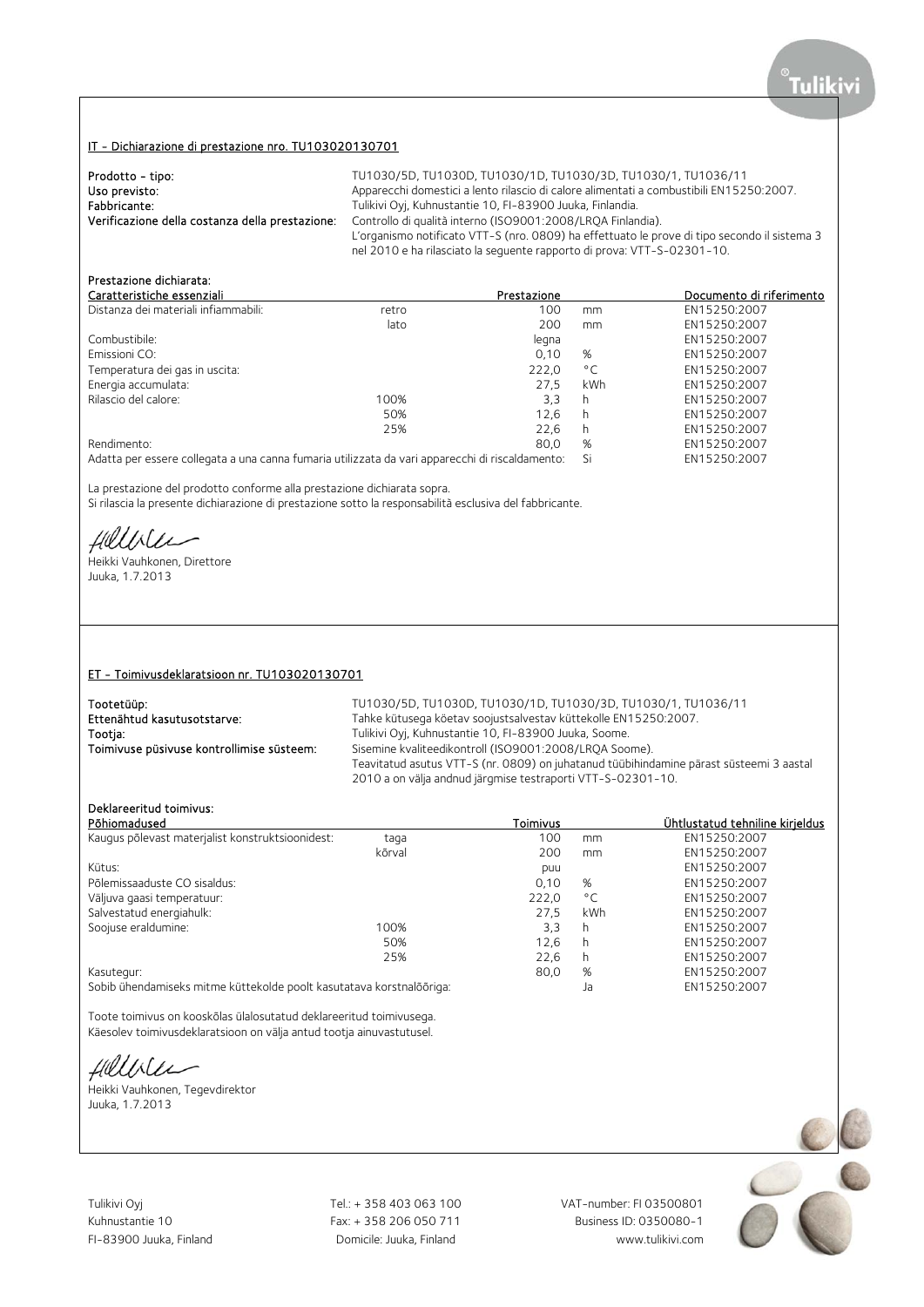## LT - Eksploatacinių savybių deklaraciją nr. TU103020130701

| Produkto tipas: | TU1030/5D, TU1030D, TU1030/1D, TU1030/3D, TU1030/1, TU1036/11                                           |
|-----------------|---------------------------------------------------------------------------------------------------------|
| Paskirtis:      | Lėtai šilumą išskiriantys kietuoju kuru kūrenami buitiniai šildytuvai EN15250:2007.                     |
| Gamintojas:     | Tulikivi Oyj, Kuhnustantie 10, FI-83900 Juuka, Suomija.                                                 |
|                 | Nuolatinis eksploatacinių savybių sertifikavimas: Vidaus kokybės kontrolės (ISO9001:2008/LRQA Suomija). |
|                 | Notifikuotoji sertifikavimo įstaiga VTT-S (nr. 0809) atliko testą pagal sistemą 3 metais 2010           |
|                 | ir išdavė sertifikatą VTT-S-02301-10.                                                                   |

# Deklaruojamos eksploatacinės savybės:

| Svarbiausios charakteristikos                         |                      | Eksploatacinės savybės |              | Darnioji techninė specifikacija |
|-------------------------------------------------------|----------------------|------------------------|--------------|---------------------------------|
| Atstumas iki degiųjų medžiagų:                        | nuo galinės sienelės | 100                    | mm           | EN15250:2007                    |
|                                                       | iš šono              | 200                    | mm           | EN15250:2007                    |
| Kuro rūšis:                                           |                      | malkos                 |              | EN15250:2007                    |
| Emisija CO:                                           |                      | 0.10                   | %            | EN15250:2007                    |
| Išmetamų dujų į dūmtraukį temperatūra:                |                      | 222,0                  | $^{\circ}$ C | EN15250:2007                    |
| Kaupiamoji energija:                                  |                      | 27.5                   | kWh          | EN15250:2007                    |
| Šildymo galingumas:                                   | 100 %                | 3,3                    | h            | EN15250:2007                    |
|                                                       | 50 %                 | 12.6                   | h            | EN15250:2007                    |
|                                                       | 25 %                 | 22.6                   | h            | EN15250:2007                    |
| Naudingumo koeficientas:                              |                      | 80,0                   | %            | EN15250:2007                    |
| Keletos krosnių pajungimas į vieną dūmtraukį–galimas: |                      |                        | Taip         | EN15250:2007                    |
|                                                       |                      |                        |              |                                 |

Produkto eksploatacinės savybės atitinka deklaruotas eksploatacines savybes. Ši eksploatacinių savybių deklaracija išduota tik nurodyto gamintojo atsakomybe.

Hillble

Heikki Vauhkonen, Generalinis Direktorius Juuka, 1.7.2013

#### LV – Veiktspējas deklarācija nr. TU103020130701

**Produkta veids:** TU1030/5D, TU1030D, TU1030/1D, TU1030/3D, TU1030/1, TU1030/1, TU1036/11<br>Cietā kurināmā sildiekārtas ar lēnu siltumatdevi EN15250:2007. Lietošanas veids: Cietā kurināmā sildiekārtas ar lēnu siltumatdevi EN15250:2007.<br>
Ražotājs: Cietā siltumatorija ir Unikivi Oyj, Kuhnustantie 10, FI-83900 Juuka, Somija. Ražotājs: Tulikivi Oyj, Kuhnustantie 10, FI-83900 Juuka, Somija. Veiktspējas snieguma pārbaude: Iekšēja kvalitātes pārbaude (ISO9001:2008/LRQA Somija). Paziņotā (notificētā) institūcija VTT-S (nr. 0809) veica produkta tipa noteikšanu balstoties uz produkta 3. sistēmas tipa testiem 2010 gadā un tika izdots testēšanas pārskats VTT-S-02301-10.

## Tehniskie rādītāji:

| Galvenie veiktspējas rādītāji                            |               | Veiktspēja     |              | Kopējā tehniskā specifkācija |
|----------------------------------------------------------|---------------|----------------|--------------|------------------------------|
| Attālums līdz degošiem materiāliem:                      | no aizmugures | 100            | mm           | EN15250:2007                 |
|                                                          | no sāniem     | 200            | mm           | EN15250:2007                 |
| Kurināmā veidi:                                          |               | malkas pagales |              | EN15250:2007                 |
| CO emisija:                                              |               | 0.10           | %            | EN15250:2007                 |
| Izplūdes gāzu temperatūra:                               |               | 222,0          | $^{\circ}$ C | EN15250:2007                 |
| Energoietilpība:                                         |               | 27.5           | kWh          | EN15250:2007                 |
| Siltuma jauda:                                           | 100 %         | 3,3            | h            | EN15250:2007                 |
|                                                          | 50 %          | 12.6           | h            | EN15250:2007                 |
|                                                          | 25 %          | 22.6           | h            | EN15250:2007                 |
| Lietderības koeficients:                                 |               | 80,0           | %            | EN15250:2007                 |
| Ir iespēja pievienot vairākus kamīnus pie viena dūmvada: |               |                | Jā           | EN15250:2007                 |

Produkta veiktspēja atbilst augstāk minētajiem rādītājiem.

Par šīs veiktspējas deklarācijas izsniegšanu pilnībā atbild ražotājs.

Hillile

Heikki Vauhkonen, Ģenerāldirektors Juuka, 1.7.2013

Tulikivi Oyj Tel.: + 358 403 063 100 VAT-number: FI 03500801

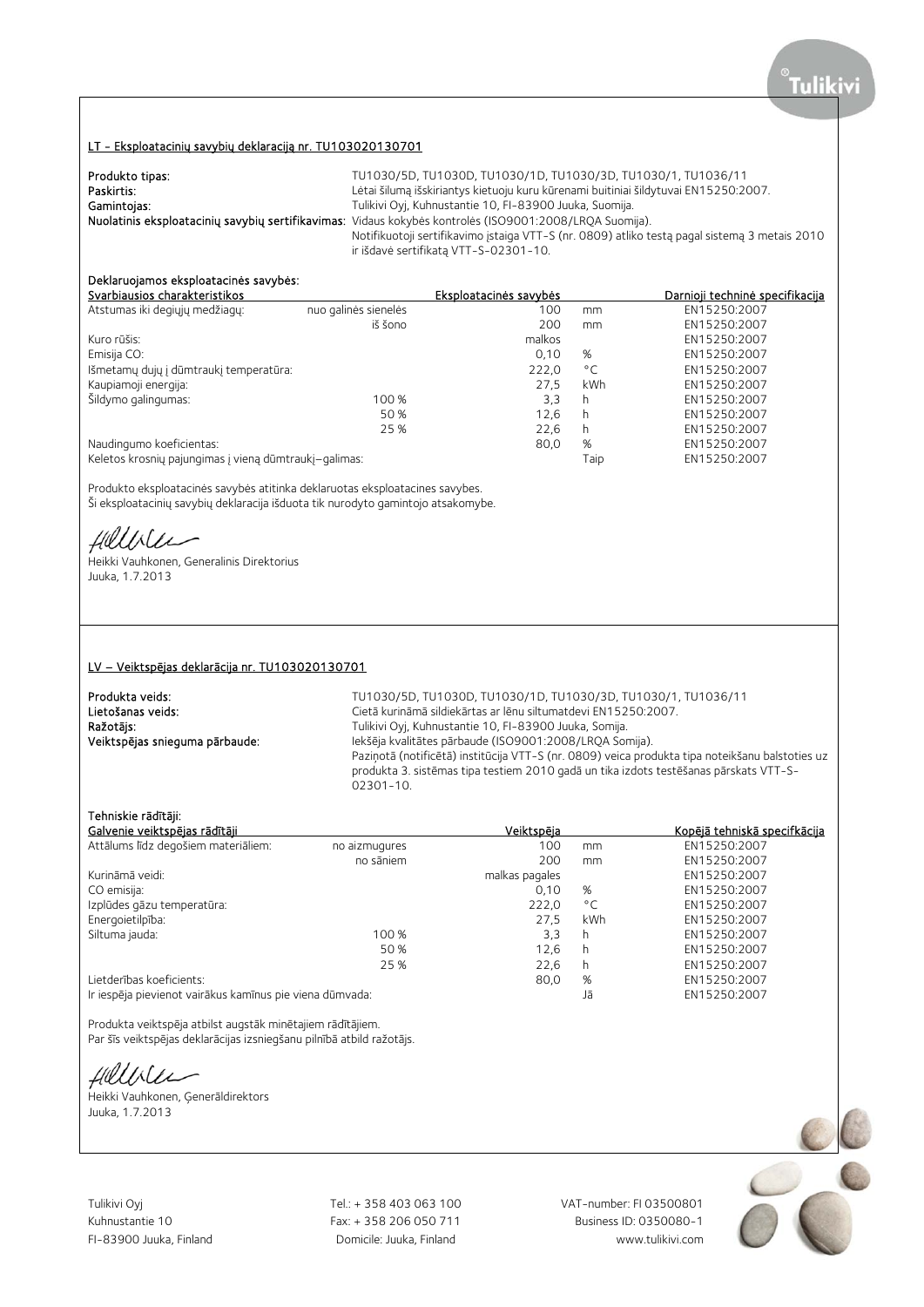#### SI - Izjava o zmogljivosti nr. TU103020130701

| Tip proizvoda:      | TU1030/5D, TU1030D, TU1030/1D, TU1030/3D, TU1030/1, TU1036/11                                           |
|---------------------|---------------------------------------------------------------------------------------------------------|
| Predvidena uporaba: | Naprave na trdna goriva, ki počasi oddajajo toploto EN15250:2007.                                       |
| Proizvajalec:       | Tulikivi Oyj, Kuhnustantie 10, FI-83900 Juuka, Finska.                                                  |
|                     | Potrdilo o nespremenljivosti lastnosti proizvoda: Notranji nadzor kakovosti (ISO9001:2008/LRQA Finska). |
|                     | Pooblaščen laboratorij VTT-S (nr. 0809) je na podlagi preizkušanja tipa po sistemu 3 v letu             |
|                     | 2010 izvedel in izdal potrdilo o preizkusu VTT-S-02301-10.                                              |

# Izjava učinkovitosti

|            | Učinkovitost                                   |              | Usklajena tehnična specifikacija |
|------------|------------------------------------------------|--------------|----------------------------------|
| zadaj      | 100                                            | mm           | EN15250:2007                     |
| ob straneh | 200                                            | mm           | EN15250:2007                     |
|            | les                                            |              | EN15250:2007                     |
|            | 0,10                                           | %            | EN15250:2007                     |
|            | 222,0                                          | $^{\circ}$ C | EN15250:2007                     |
|            | 27.5                                           | kWh          | EN15250:2007                     |
| 100 %      | 3,3                                            | h            | EN15250:2007                     |
| 50 %       | 12.6                                           | h            | EN15250:2007                     |
| 25 %       | 22,6                                           | h            | EN15250:2007                     |
|            | 80,0                                           | %            | EN15250:2007                     |
|            |                                                | Da           | EN15250:2007                     |
|            | Možen priklop več kaminov na skupno dimno cev: |              |                                  |

Delovanje izdelka je v skladu z zgoraj navedenimi lastnostmi. Izjava o zmogljivosti je izdana na odgovornost proizvajalca.

Hillville

Heikki Vauhkonen, Managing Director Juuka, 1.7.2013

#### SK - Deklarácia výkonu nr. TU103020130701

**Typ produktu:**<br>TU1030/5D, TU1030/5D, TU1030/1D, TU1030/3D, TU1030/1D, TU1030/1D, TU1030/1, TU1036/11<br>Spotrebiče pomaly uvoľňujúce teplo spaľujúce tuhé palivo EN15250:2007. Použitie:<br>Spotrebiče pomaly uvoľňujúce teplo spaľujúce tuhé palivo EN15250:2007.<br>Spotrebiče Tulikivi Oyi, Kuhnustantie 10, FI-83900 Juuka, Fínsko. Výrobca: Tulikivi Oyj, Kuhnustantie 10, FI-83900 Juuka, Fínsko. Interná kontrola kvality (ISO9001:2008/LRQA Fínsko). Notifikované laboratórium VTT-S (nr. 0809) vykonalo určenie typu výrobku na základe skúšky typu podľa systému 3 v roku 2010 a vydalo skúšobnú správu VTT-S-02301-10.

### Deklarované vlastnosti:

| Základné vlastnosti                                          |        | Výkon |              | Harmonizovaná technická špecifikácia |
|--------------------------------------------------------------|--------|-------|--------------|--------------------------------------|
| Vzdialenosť od horľavých povrchov:                           | vzadu  | 100   | mm           | EN15250:2007                         |
|                                                              | z boku | 200   | mm           | EN15250:2007                         |
| Typy paliva:                                                 |        | drevo |              | EN15250:2007                         |
| CO emisie:                                                   |        | 0.10  | %            | EN15250:2007                         |
| Teplota spalín na výstupe:                                   |        | 222,0 | $^{\circ}$ C | EN15250:2007                         |
| Akumulovaná energia:                                         |        | 27.5  | kWh          | EN15250:2007                         |
| Dĺžka tepelného výkonu:                                      | 100 %  | 3,3   | h            | EN15250:2007                         |
|                                                              | 50%    | 12.6  | h            | EN15250:2007                         |
|                                                              | 25 %   | 22.6  | h            | EN15250:2007                         |
| Účinnosť:                                                    |        | 80,0  | %            | EN15250:2007                         |
| Možnosť pripojenia viacerých spotrebičov na komínové teleso: |        |       | Ano          | EN15250:2007                         |

Vlastnosti produktu sú v súlade s vyššie uvedenými vlastnosťami.

Toto vyhlásenie o vlastnostiach je vydané s výhradnou zodpovednosťou výrobcu.

fillbiler

Heikki Vauhkonen, Generálny Riaditeľ Juuka, 1.7.2013

Tulikivi Oyj Tel.: + 358 403 063 100 VAT-number: FI 03500801